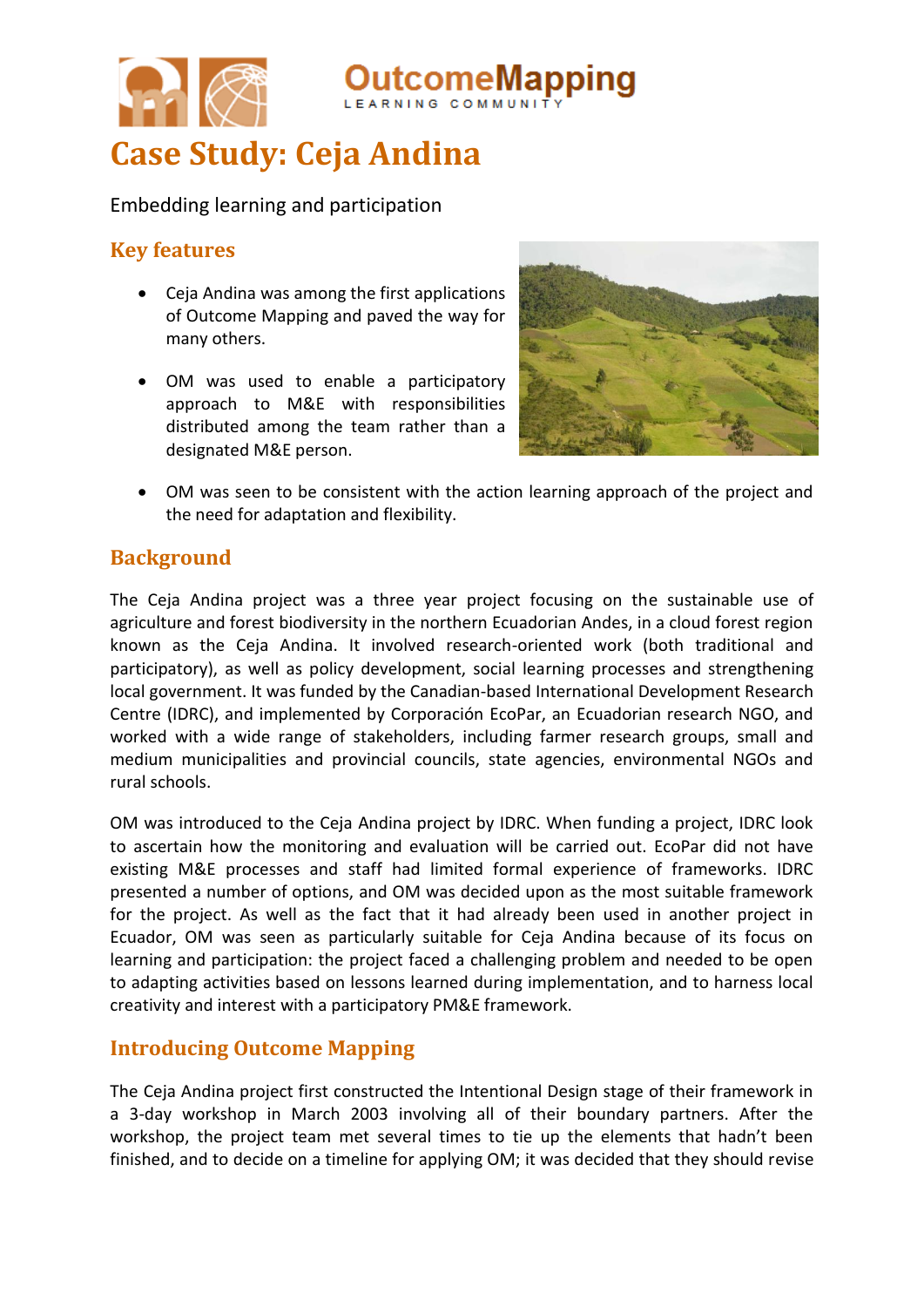

comeMapping

their framework every 6 months in periodic meetings involving their boundary partners, to coincide with their progress monitoring reports.

6 months in, Kaia Ambrose joined the team as project manager. The framework as it stood was in need of substantial revisions, as it had been the team's first experience with developing an M&E framework and they felt they had misunderstood some key concepts, and not been grounded enough in the realities of collecting and using information. With the help of the new coordinator, they carried out a substantial 'reality check', using a variety of tools and techniques to reformulate their OM framework.

They revised many elements, reorganised and rationalised the framework to become more manageable and practical. They edited and summarised the vision, mission, and progress markers in order to make them more usable. They elaborated strategies each semester in line with their semester plan, and gradually gained a better understanding of the tool and its use.

This process of designing the OM framework generated a number of important lessons about introducing and applying outcome mapping:

- It took time to really embed their understanding of OM. The first 6 month period was quite challenging. With no existing experience or training they initially implemented the framework with just the manual for guidance. It was a particular challenge because of the team's more 'technical' background (they were trained in the natural sciences), OM required a shift in mindset, in their theories of change and theories of development. There were some language issues in translating from English to Spanish, but this provided a very good opportunity for boundary partners to understand and take ownership of the terminology. It was also challenging to explain new and complicated ideas to a number of boundary partners, and it took a shift in mindset to get communities into the habit of writing down information.
- At the same time, this meant that there was a 'blank slate' to develop an M&E process for the project: there was no externally imposed framework that had to be completed, and no previous framework that the team were used to working with. This meant that Ceja Andina had an exciting opportunity to experiment with and learn from OM, which all team members found greatly rewarding.
- In this context, the 'reality check' after the first 6 months was crucial for the uptake of OM in Ceja Andina. It can be very difficult to produce a really good framework in the 3-day workshop at the start of a project, as people sometimes can "bite off too much", and taking on board all inputs and fashioning them into just one plan can be a difficult task. It was necessary to come back to the framework as a team to embed



their understanding and refine their framework, especially to enable them to be both creative and realistic in performing their monitoring activities and setting priorities.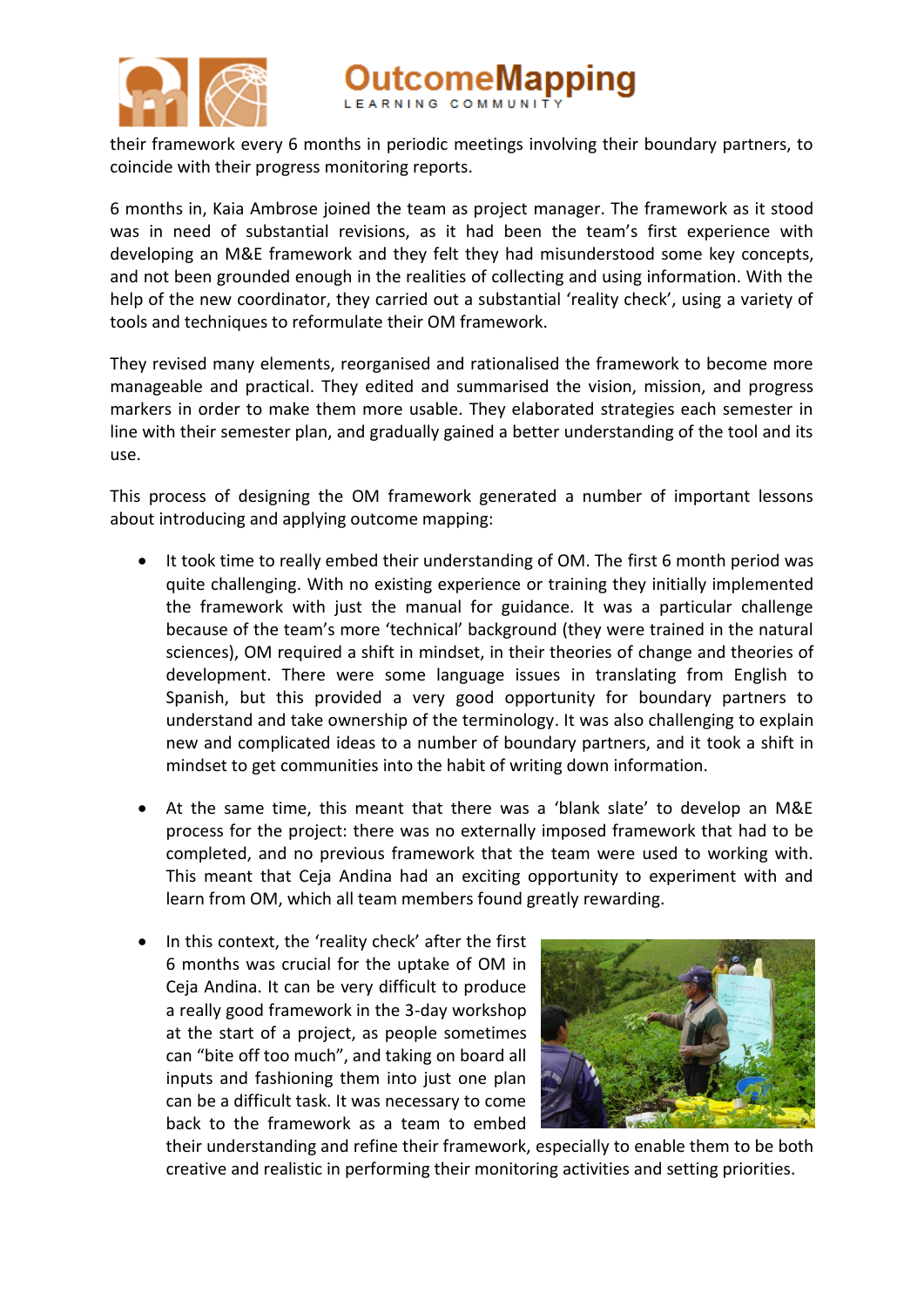

**utcomeMapping** 

Successful application of OM was also down to some key individuals. OM had a 'champion' in a leadership role, and the energy, knowledge and thoughtfulness of the project director was crucial. This meant that OM was used as a mainstreamed tool for project management and learning, not just an accountability device. Another important factor was the supportive project coordinator at IDRC's regional office, who had a good understanding of OM and encouraged the team to experiment with their M&E process and to learn as they go along.

# **Applying OM**

The Ceja Andina project used the full OM framework, with all the elements. There were a number of occasions where additional tools were used to complement the framework in the intentional design phase and also throughout the monitoring. Some were used to stimulate discussion on particular topics: for example, stakeholder analysis was used to help better identify and collectively formulate their boundary partners, and 'SWOT analysis' (Strengths-Weaknesses-Opportunities-Threats) was used to encourage discussion during the monitoring stages.

Other tools were used to encourage a culture of monitoring and learning. Team members were given 'field diaries' to assist with M&E activities, which helped promote a culture of writing and recording observations for reflection. They also used an idea from the 'Most Significant Change' tool, where groups in monitoring workshops would write a newspaper front page and headline about the project's progress, which fed into their monitoring activities. A suggestion for further improving the monitoring going forwards was to formulate outcome journals as interview questions, and to perform interviews and a survey to inform the monitoring exercise, in which the team could then discuss the data.

Extra efforts were also made to involve partners. They also held 'monthly consortiums' and half-day meetings which provided an 'open platform' for debate and feedback on thematic areas. These gave the project team opportunities to share results with a wider audience (beyond the boundary partners and including strategic partners), to gather evidence of behaviour changes, and helped build the capacity of their partners and enhance their understanding of OM. They took care to avoid using actual OM terms, except in one consortium a year where they used the meeting to discuss the intentional design elements of their OM framework with a wider audience.

A number of lessons emerged about fitting an OM framework to your context:

 OM's focus on key actors and their behaviour change was felt to facilitate a shift in mindset that was crucial in the context of natural resource management. The EcoPar researchers came from a 'hard science' background, but were kept focused on people and their behaviour which lead to an improved understanding of human

OM facilitated a shift in mindset that was crucial in the context of natural resource management

development as the project progressed, and a more socially-focused view of change. This was important for this type of project. While a more 'traditional' focus on outputs might just have them planting trees, a focus on behaviour change